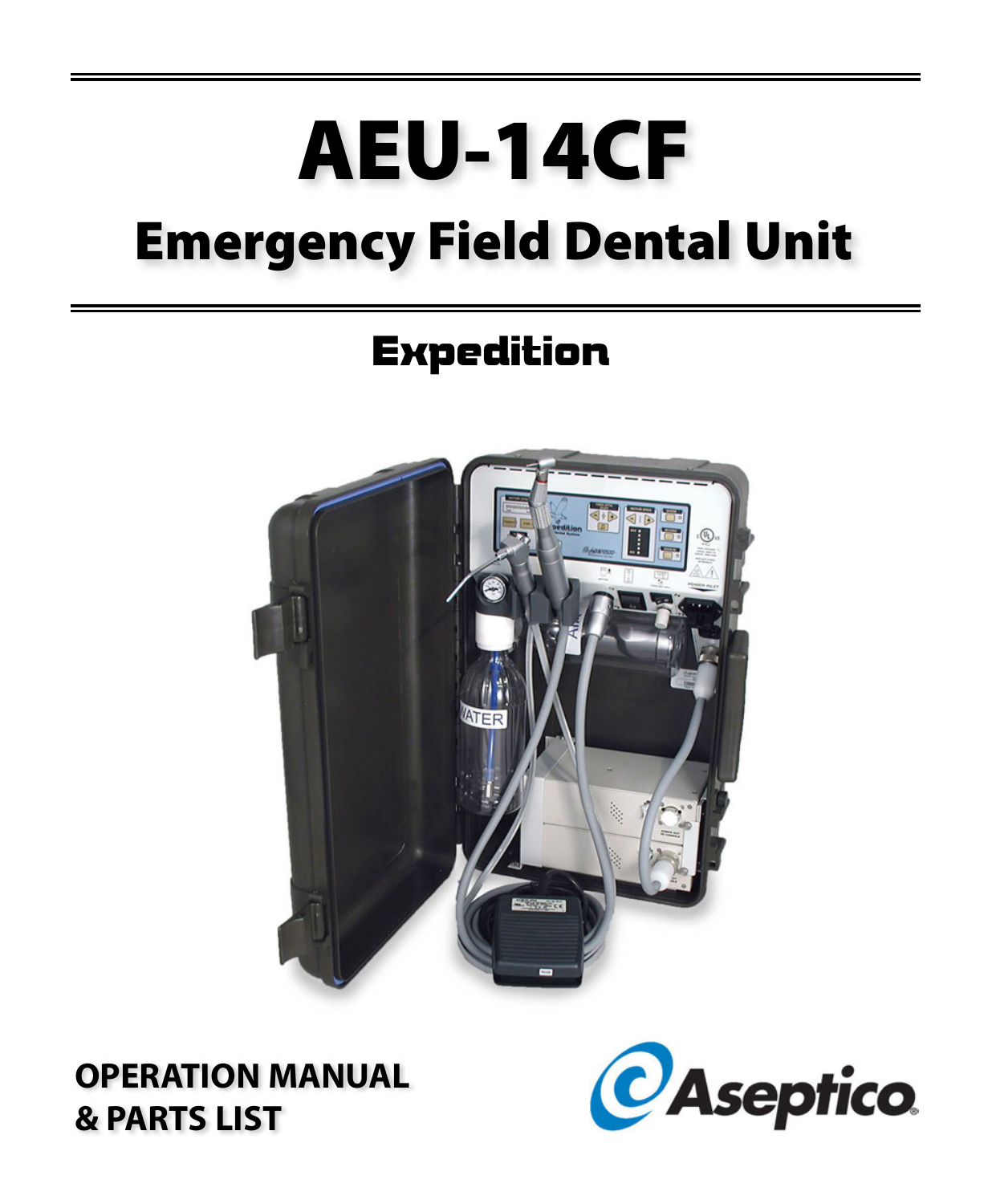### **TABLE OF CONTENTS:**

| Package Contents 1<br>Setting Up the Unit 2<br>Operation Functions 4<br>Battery Pack Removal & Installation 7<br>Sterilization & Maintenance 8<br>Charging the Battery Packs 10<br>Safety Precautions 12 |
|----------------------------------------------------------------------------------------------------------------------------------------------------------------------------------------------------------|
|                                                                                                                                                                                                          |
|                                                                                                                                                                                                          |
|                                                                                                                                                                                                          |
|                                                                                                                                                                                                          |
|                                                                                                                                                                                                          |
|                                                                                                                                                                                                          |
|                                                                                                                                                                                                          |
|                                                                                                                                                                                                          |
|                                                                                                                                                                                                          |
|                                                                                                                                                                                                          |
|                                                                                                                                                                                                          |
|                                                                                                                                                                                                          |
| Warranty Back Cover                                                                                                                                                                                      |

To prevent injury to people and damage to property, please heed relevant warnings and remarks. They are marked as follows:

|                 | <b>WARNING:</b> Serious injury or death may result if                                |
|-----------------|--------------------------------------------------------------------------------------|
| <b>CAUTION:</b> | ignored.<br>Damage to property or the                                                |
| <b>NOTE:</b>    | environment may result if ignored.<br>Important additional information<br>and hints. |



MEDICAL EQUIPMENT WITH RESPECT TO ELECTRIC SHOCK, FIRE AND MECHANICAL HAZARDS ONLY IN ACCORDANCE WITH UL 2601-1 CAN/CSA C22.2 No. 601.1

Equipment not suitable for use in the presence of a flammable anaesthetic mixture with air or with oxygen or nitrous oxide.

This device has been tested and found to comply with the emissions requirements of IEC 60601-1-2:2001-09. These requirements provide reasonable protection against harmful electromagnetic interference in a typical medical installation. However, high levels of radio-frequency (RF) emissions from electrical devices, such as cellular phones, may disrupt the performance of this device. To mitigate disruptive electromagnetic interference, position this device away from RF transmitters and other sources of electromagnetic energy.

#### **SPECIFICATIONS:**

|                                                | Case Dimensions: $17.5$ in x $11.6$ in x 6.9 in<br>(44.5 cm X 29.5 cm X<br>17.5 cm)              |  |
|------------------------------------------------|--------------------------------------------------------------------------------------------------|--|
| Weight:                                        | 27 lbs. (12.25 kg.)                                                                              |  |
| Volume:                                        | $0.81 \text{ ft}^3 \ (0.23 \text{ m}^3)$                                                         |  |
| Power Source:                                  | AC dual voltage<br>120V/230V at 50Hz/60Hz<br>12V/24V vehicle battery<br>27.6V battery pack (x 2) |  |
| Water Reservoir:<br>Air Reservoir:             | 16 fl. oz. (0.423 liter)<br>25.8 in <sup>3</sup> . (423 cc)                                      |  |
| Noise Level:                                   | 64dBa @ 1 meter                                                                                  |  |
| Fuses:                                         | 120V: 1.25A, 250V slo-blo fuse<br>(Installed at Factory)<br>230V: 0.6A, 250V slo-blo fuse        |  |
| Fuse size:                                     | 5 x 20mm                                                                                         |  |
| Duty Cycle for AE-200-30 Motor:                | Intermittent use:<br>1 minute On / 3 minutes Off                                                 |  |
| Mains Current Ratings: 120V: 1.25A, 230V: 0.6A |                                                                                                  |  |

NOTE: The appliance inlet is the mains disconnect means.

#### Environmental Conditions:

Operating Temperature: 2° to 49° C (35° to 120° F) Transport/Storage Temperature:

-20° to 60° C (-4° to 140° F)

Relative Humidity: 5 to 95% non-condensing Altitude: 0 to 2591 meters (0 to 8,500 feet)

NOTE: Air pressure instruments are set to 2591 meters (8,500 ft) elevation. Refer to Service Manual when adjusting system pressure.

If the integrity of the protective earth ground is in doubt, only use battery pack or vehicle battery power for operation.

- Type of Protection Against Electric Shock:
	- Class I when system is powered by mains power source.
	- **-** Class II when system is powered by Vehicle Battery power source.
	- **-** Internally Powered Equipment for Battery Pack power source.
- Degree of Protection Against Electric Shock: **-** Type B Applied Part
- Degree of Protection Against Ingress of Water:
	- **-** Ordinary Equipment
- Model of Operation: **-** Continuous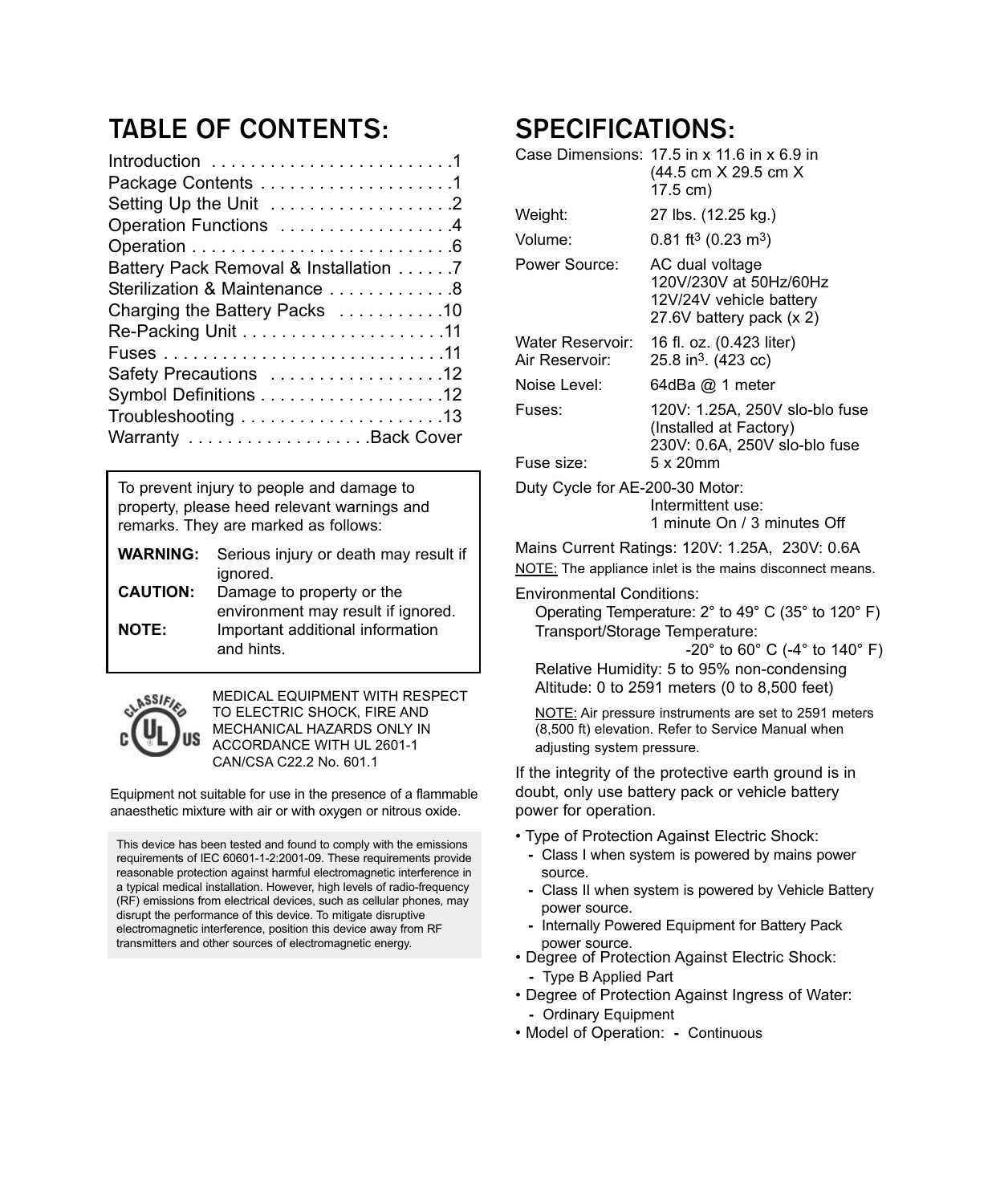Your new Aseptico Expedition Emergency Field Dental Unit is the most compact, full-featured portable electric dental system available. The AEU-14CF Expedition features an "E" type autoclavable 30,000 RPM brushless micromotor with 1/1 ratio straight handpiece and 5/1 increaser contra-angle with fiberoptic light & water, a 3-way air/water syringe, a self contained water system, and oil-less air compressor. The light weight dual voltage system comes in a sturdy case for maximum portability.

*Congratulations!*

This system is engineered to provide many years of reliable service. Please read the instructions provided in this manual to receive the best and longest service from your Aseptico equipment.

Separate manuals may be provided to cover the operation and maintenance of handpieces or other accessories for your unit.

#### **PACKAGE CONTENTS:**

- AE-200-30 Autoclavable 30K brushless micromotor
- AHP-64 Autoclavable 1/1 straight handpiece
- AHP-72MBFO Autoclavable 5/1 increaser contra-angle with fiber-optic & irrigation
- TA-90D Three-way air/water syringe with tips
- Air supply bottle
- Water supply bottle with filter
- AE-7P On/Off foot switch
- Power cord
- Vehicle battery cable
- Two 27.6V battery packs
- Two Operation & Maintenance Manuals
- Two Service Manuals / Parts Lists

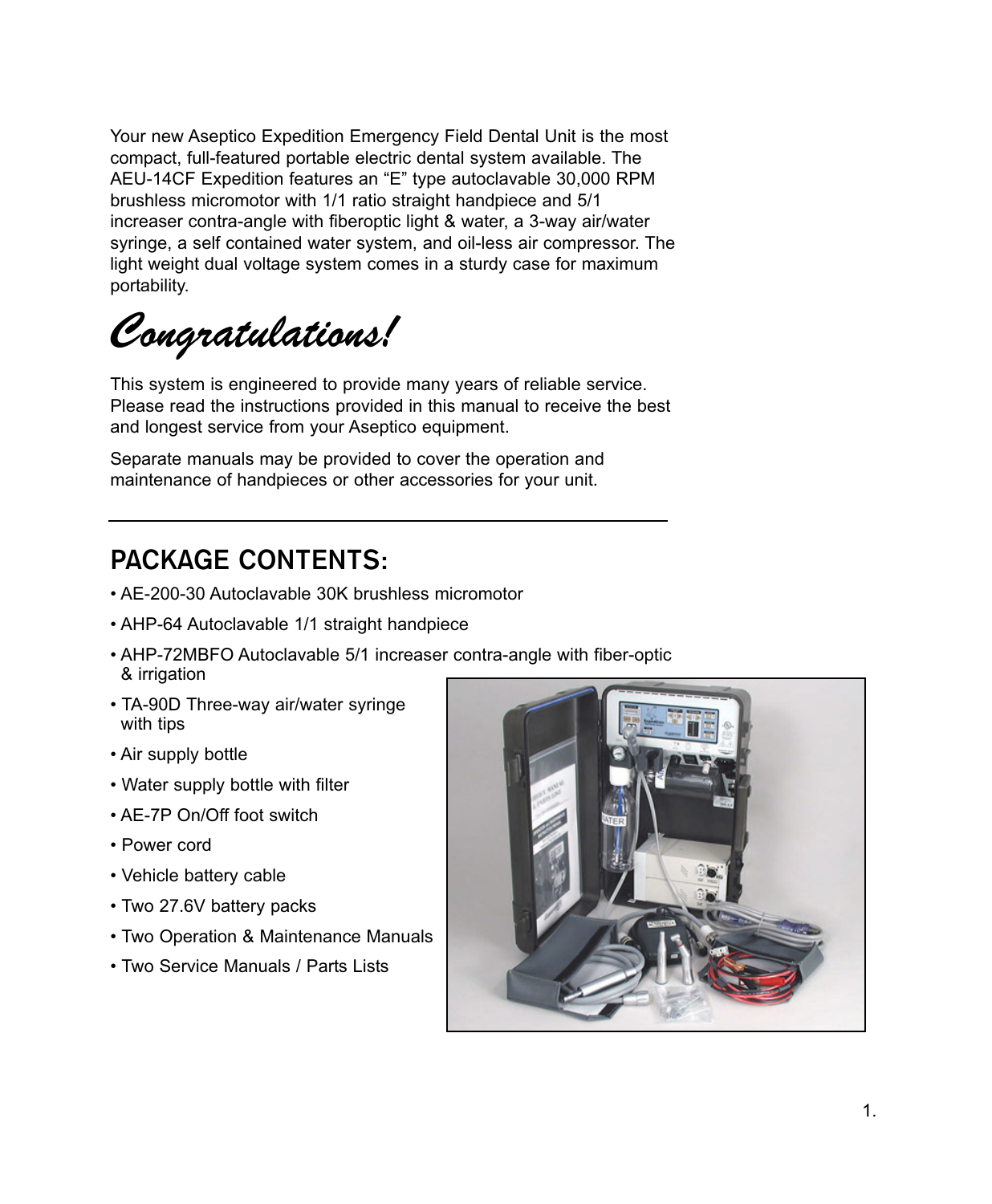## **SETTING UP THE UNIT:**

*(REFER TO FIGURES 1, 2, AND 3)*

1. Unpack the chassis case.

**Note:** Be sure the correct fuse is used for each voltage. **120V:** 1.25A, 250V slo-blo fuse (Installed at factory) **230V:** 0.6A, 250V slo-blo fuse **Fuse size:** 5 x 20mm

**NOTE:** This system is designed to operate with all power systems attached, and to draw power from the highest source. It is not advised to operate off all sources at one time. The AEU-14CF Expedition circuitry allows the unit to operate while using an AC power source that is either 120V or 230V, and either 50Hz or 60 Hz.

- 2. For AC power, attach the power cord to the right side of the chassis *(Fig. 3)* and plug into a grounded electrical receptacle.
- 3. For vehicle battery power, place vehicle battery cable into the appropriate connector *(Fig. 3)*. Securely connect the red positive (+) clamp to the corresponding positive (+) terminal of the vehicle's battery. Securely connect the black negative (-) clamp to the corresponding negative (-) terminal of your vehicle's battery.
- 4. For battery pack power, attach one end of the battery pack cable assembly to the chassis, and the other end to the desired pack *(Fig. 2)*. Ensure correct pin alignment when connecting cable to chassis socket. It is recommended that the battery packs be charged before each use (Refer to Page 10).
- 5. Connect the motor to the connector on the lower front panel of the chassis *(Fig. 3).* Align connector to socket pins and screw





collar into place. Attach the appropriate "E" type handpiece to the motor *(Figs. 1a, 1b*, & 1c).

*(Fig. 2)*. Place motor in holder on the right of the motor/syringe holder.

- 6. Remove syringe *(Fig. 2)*. Place a sterilized tip into syringe and place back into motor/syringe holder
- 7. Attach the supplied AE-7P On/Off Foot Switch to the connector on the right side of the unit marked "Foot Switch" *(Fig. 3)*.
- 8. Fill the clear Water Supply Bottle with clean water and connect to unit. A cap has been provided to transport with water *(Fig. 2)*.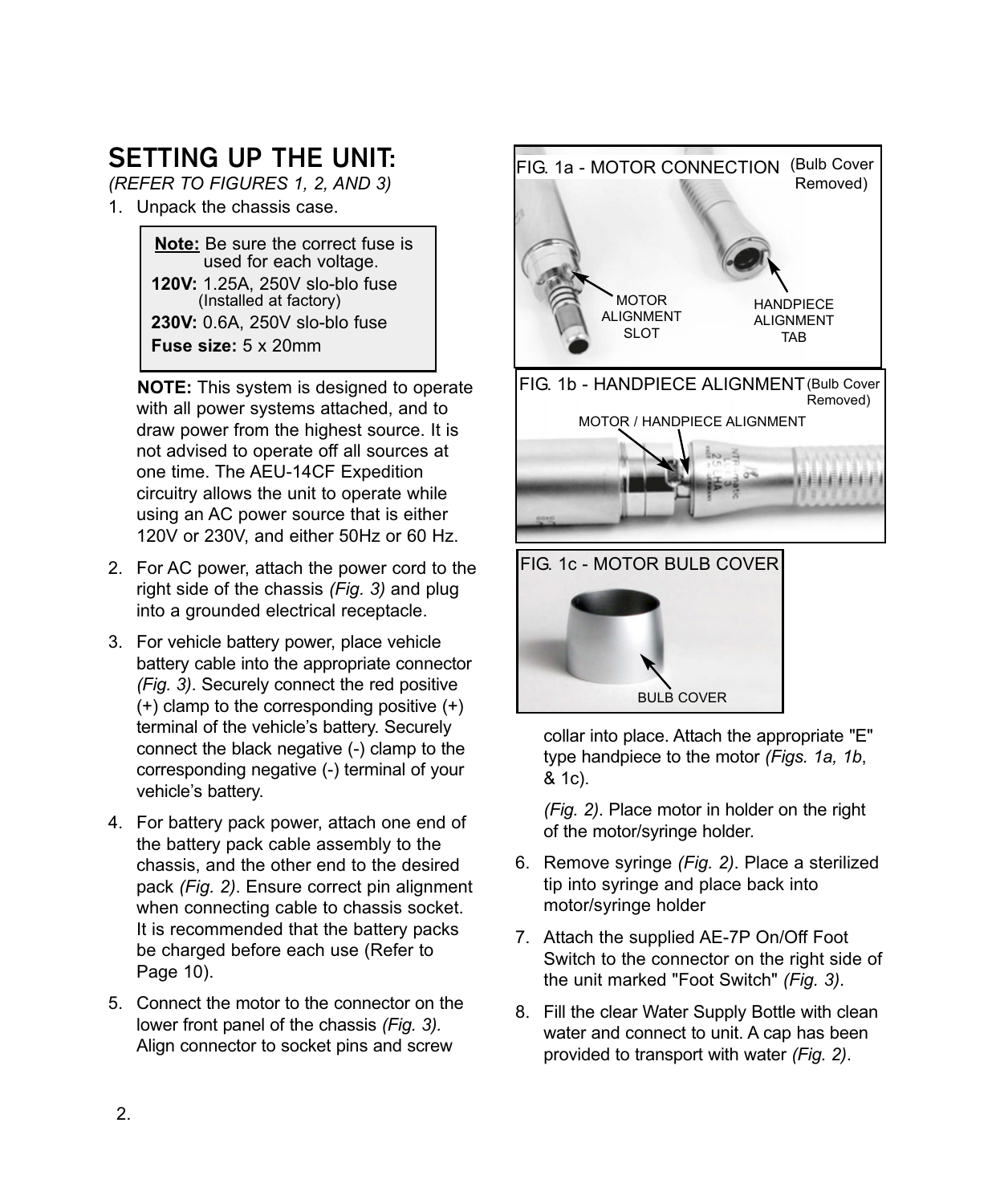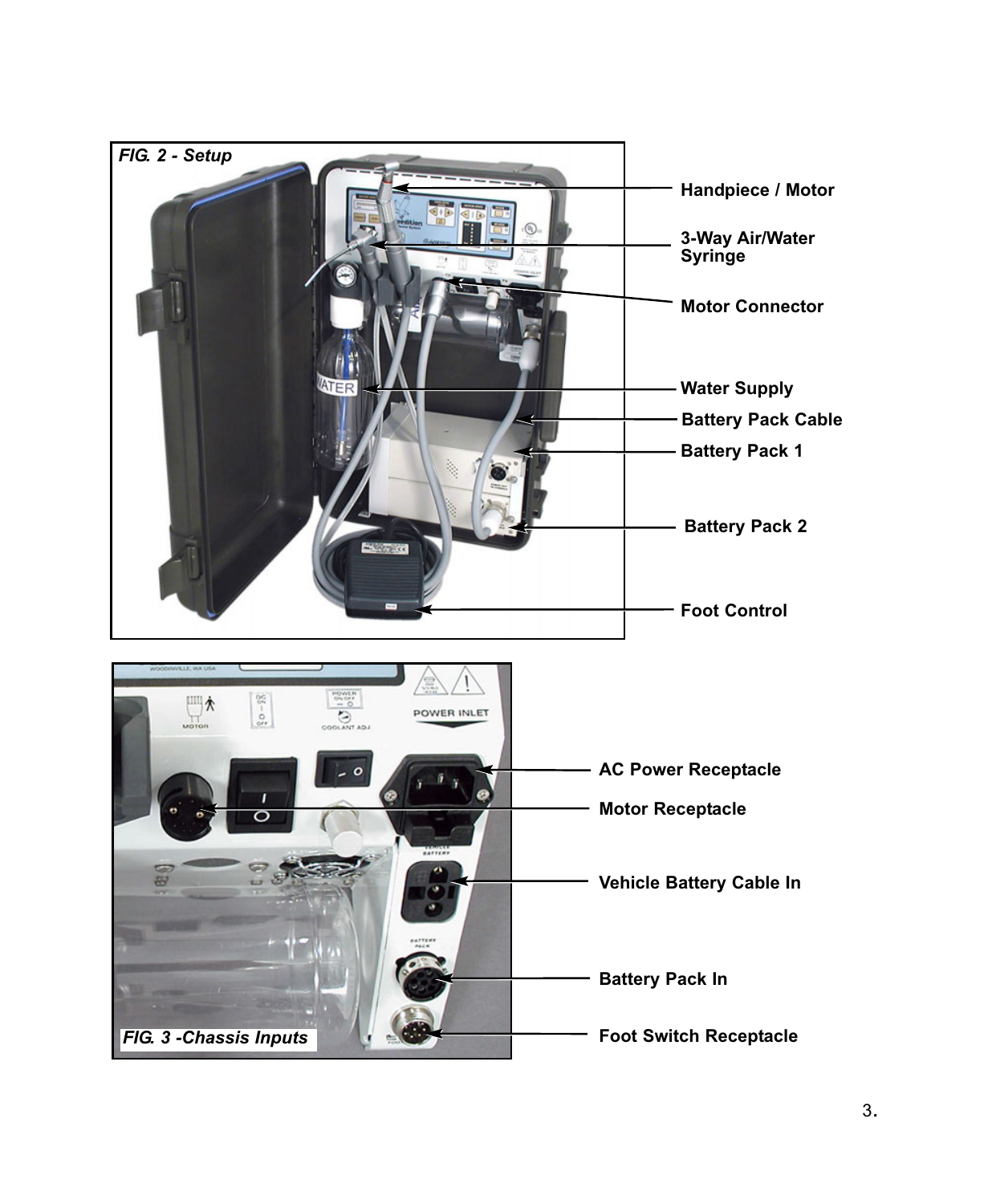#### **OPERATION FUNCTIONS -** *REFER TO FIGURE 4*

- **1. Power On/Off Switch** Controls power on/off to chassis from 120V/220V AC source. When DC power is turned on, with AC power, the AC will override the DC power.
- **2. Battery On/Off Switch** Controls power on/off to chassis from the battery pack or vehicle battery DC sources (chassis should light up when turned on). NOTE: AC power switch does not have to be on to run from DC power sources,.
- **3. Motor Speed** Controls the motor/handpiece speed. Press the up(+) or down(-) button until the desired speed is obtained.
	- *1/1 Ratio Handpiece:* Each push of up/down button will increase/decrease speed by 2,600 RPM. The LED speed display indicates relative speed from 4,000 RPM minimum to 30,000 RPM maximum. Each LED indicates a 5,200 RPM increment.

*- 5/1 Ratio Handpiece:*

Each push of up/down button will increase/decrease speed by 13,000 RPM. The LED speed display indicates relative speed from 20,000 RPM minimum to 150,000 RPM maximum. Each LED indicates a 26,000 RPM increment.

**4. Fiber Optic Light** – Controls light On/Off to the handpiece and enables adjustment of light intensity. When fiber optic light 'On' button is pressed, the LED lights up and the handpiece light turns on for thirteen seconds to allow adjustment of the light intensity. Press the positive(+) or negative (-) button several times to increase or decrease intensity to desired level (five different levels to choose from). The new intensity setting is retained in memory until readjusted/changed. When the dental motor/handpiece is activated, either manually or via the foot switch, the handpiece light will automatically turn on at

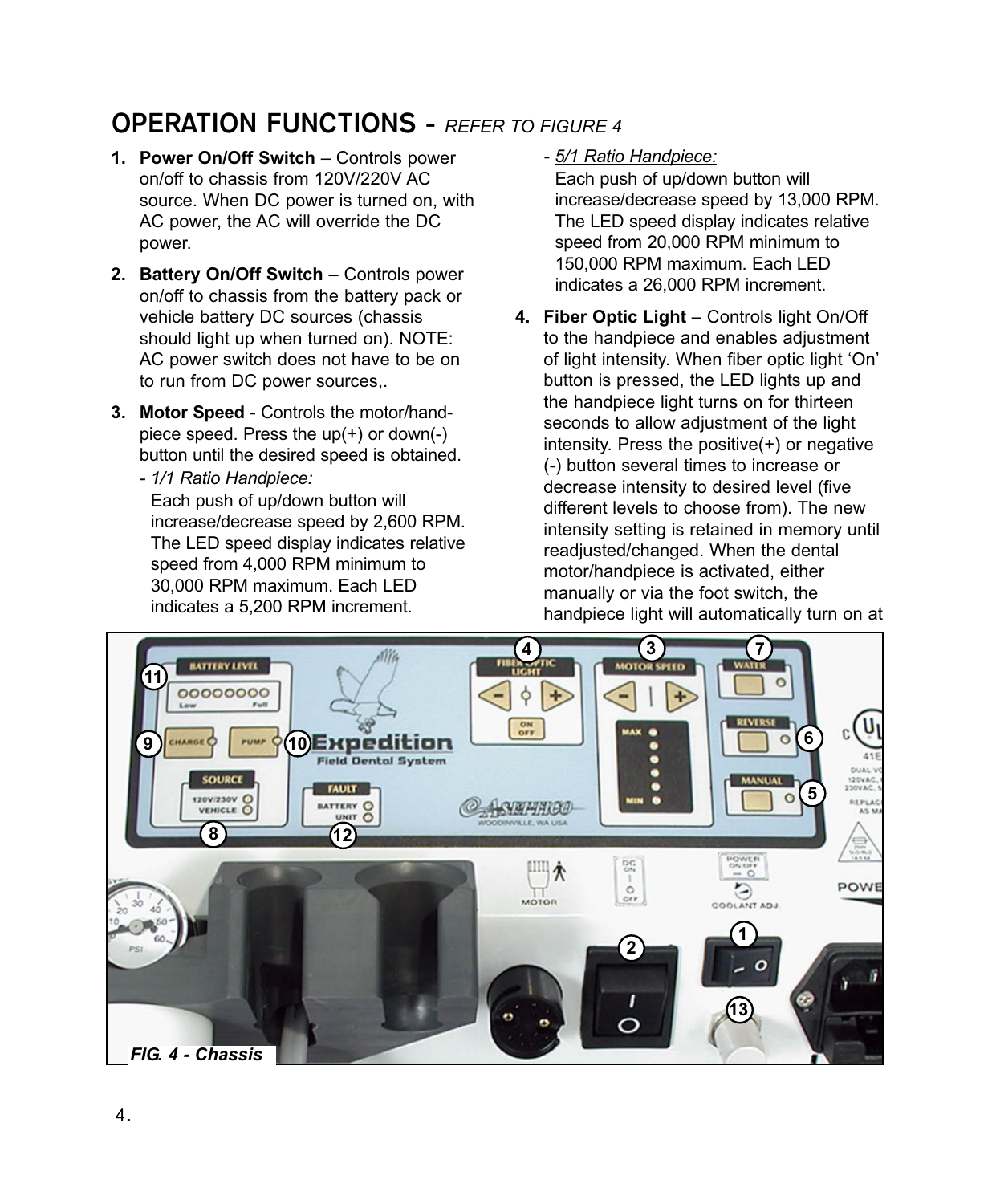the previously used intensity level (fiber optic light switch must be 'On') . When the dental motor/handpiece is turned off, the handpiece light will stay on for thirteen seconds before timing out.

- **5. Manual** Selects hand/foot control mode of dental motor. When LED is lit, motor can be hand activated; when LED is off, motor can be activated via the foot switch.
- **6. Reverse** Selects clockwise or counterclockwise rotation of the motor handpiece bur. When the LED light is on, the direction of the bur is counterclockwise. When the LED is off, the bur is turning clockwise.
- **7. Water** Controls the availability of water to the handpieces. When LED is lit, water is available to the handpiece.
- **8. Source** Indicates power source. If 120V or 230V is powering the system, the LED will light up. If vehicle 12V/24V is powering the system, the vehicle LED will light up. If only battery pack power is applied to the unit, neither light will be on.
- **9. Charge** Allows the system to charge the battery pack from a 120V/230V AC source or vehicle battery when the LED is on. A drained battery pack takes less than 4 hours to fully charge. The unit is designed to charge the battery pack while operating off 120V/220V AC power or vehicle 12V/24V power.
- **10. Pump** When LED is on, power is applied to the pump to allow for air and water pressure. When LED is off, power is disengaged from the pump to allow for water bottle removal without shutting power off to the chassis or battery charger.
- **11. Battery Level** Indicates level of charge for the battery pack that is connected to the chassis. "FULL" is 32V, with a drop of 1V per LED.
- **12. Fault** Battery light indicates problem with connected battery pack. Unit light indicates problem with the system. (Refer to Troubleshooting Section, page 13.)
- **13. Coolant Adj**. Controls the amount of water flow to the handpiece - turn clockwise to increase flow.
- **14. Foot Switch** When either, or both, of the power switches are in the on position, the foot switch *(see Fig. 6)* provides on/off operation of the dental motor and water coolant (when water LED is on) to the handpiece .
- **15. Three-way Air/Water Syringe** *(Fig. 6)* Pressing the left button dispenses water. Pressing the right button dispenses air. Pressing both buttons simultaneously dispenses an air/water mist.
- **16. Water Supply Bottle** *(Fig. 6)* The AEU-14CF Expedition incorporates a selfcontained pressurized water system. This consists of a 16 ounce clear bottle dispensing water through the 3-way Air/Water Syringe and Handpiece Coolant. The Water Supply Bottle attaches to the threaded reservoir connector, located below the pressure gauge.

#### **To refill the Water Supply Bottle:**

- 1. Disengage pump.
- 2. Unscrew bottle.
- 3. Fill with water.
- 4. Screw bottle onto reservoir connector.
- 5. Re-engage pump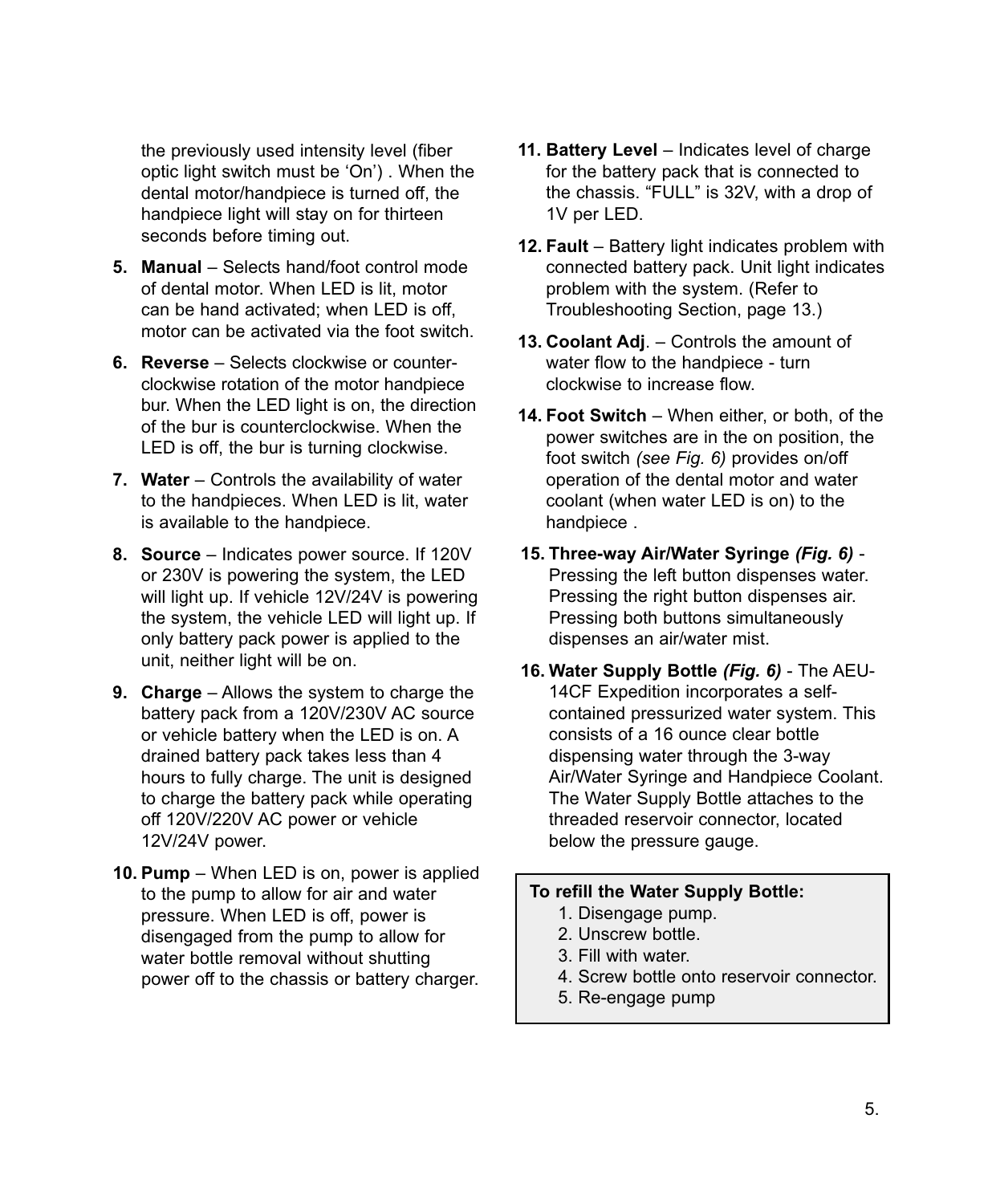#### **OPERATION:**

#### *REFER TO FIGURES 5 & 6*

After the unit has been set up and you have made yourself familiar with the operation functions, you are ready for operation as follows:

- **1.** Attach a sterile handpiece to the motor.
- **2.** Turn the appropriate power switch to the "ON" position. The Front panel display will light and the compressor will charge the system with air if the pump LED is on.

**Note:** When operating from a vehicle battery as a power source, the patient and the operator must be at least 6 feet away from the vehicle with no electrical contact with the chassis of the vehicle. If the patient and/or the operator must be in contact with the vehicle, the AEU-14CF Expedition can be safely powered by way of an inverter through the AC power connection of the system with no connection to the DC power input.

**3.** Set the Manual or Foot Control Selector and Motor Direction Selector as desired.

- **4.** When Manual LED is on, dental motor will begin operation. When Manual LED is off, press down on the Foot Control to begin handpiece operation.
- **5.** Press the Motor Speed Increase or Decrease until the desired operating speed is shown on the Speed Display.
- **6.** Set "WATER" switch to "ON" (indicated with lit LED) for irrigation flow to the handpiece. Adjust the Handpiece Coolant Flow knob to desired setting.
- **7.** Use the 3-Way Air/Water Syringe as necessary for irrigation or drying. Use a sterile syringe tip for each operation.
- **8.** Press the Foot Control to activate motor and handpiece coolant when Manual LED is off.



#### *Fig. 5 - Chassis Control Console*

**Power Source Indicator Fault Indicator Manual Mode Foot/Hand Control Selector**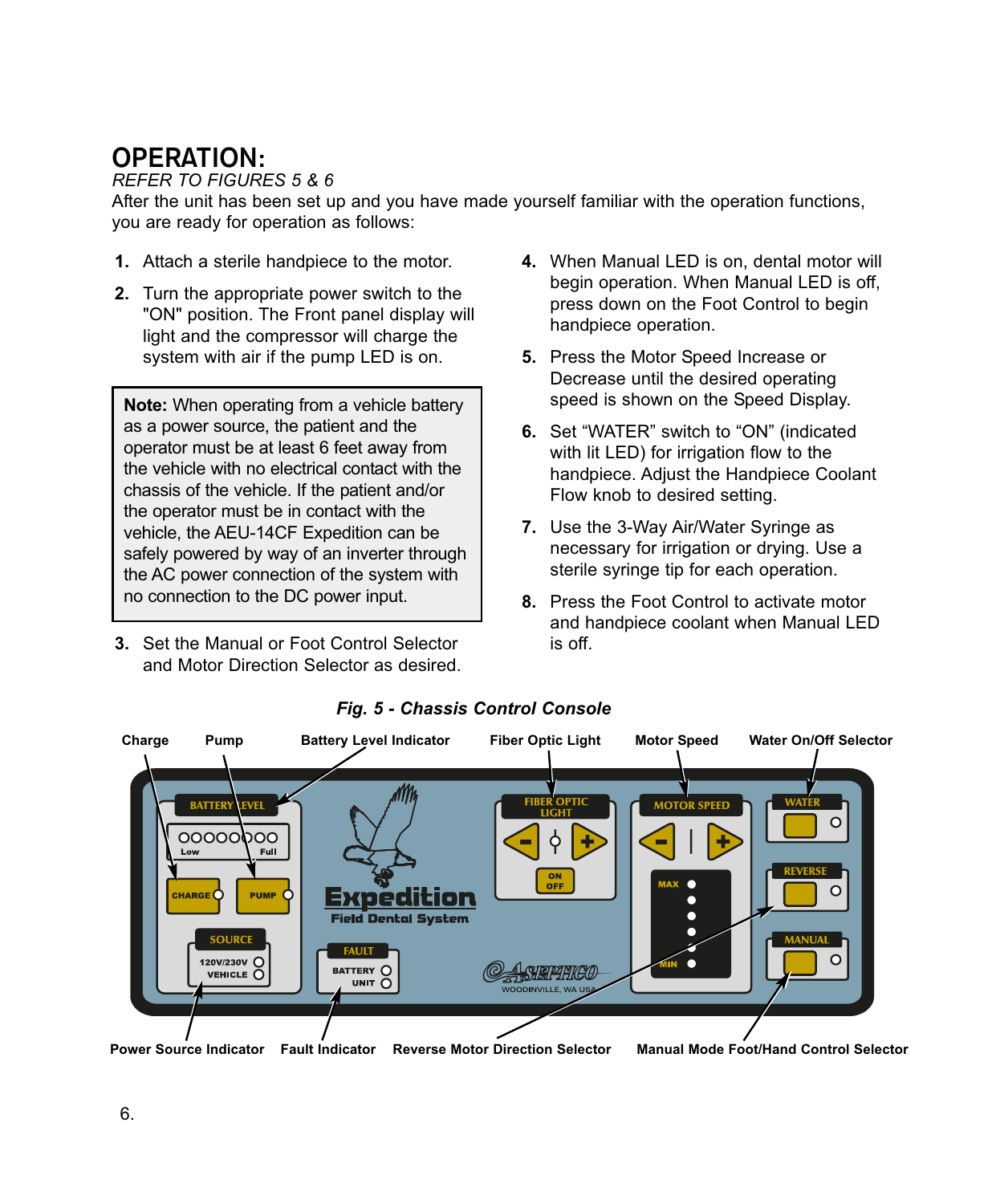**9.** When the fiber optic light LED is on, the light on the motor will turn on when either the manual mode selector switch or foot control is depressed. The motor light will remain on for 13 seconds after the manual switch or foot control is turned off.



#### **BATTERY PACK REMOVAL & INSTALLATION:**

- **1.** Remove shoulder screws from the front bracket.
- **2.** Remove nuts from side of the bracket.
- **3.** Slide the battery back to the left and lift to the front. NOTE: Battery pack is retained in key slots in the rear of the case.
- **4.** Reassemble in reverse order.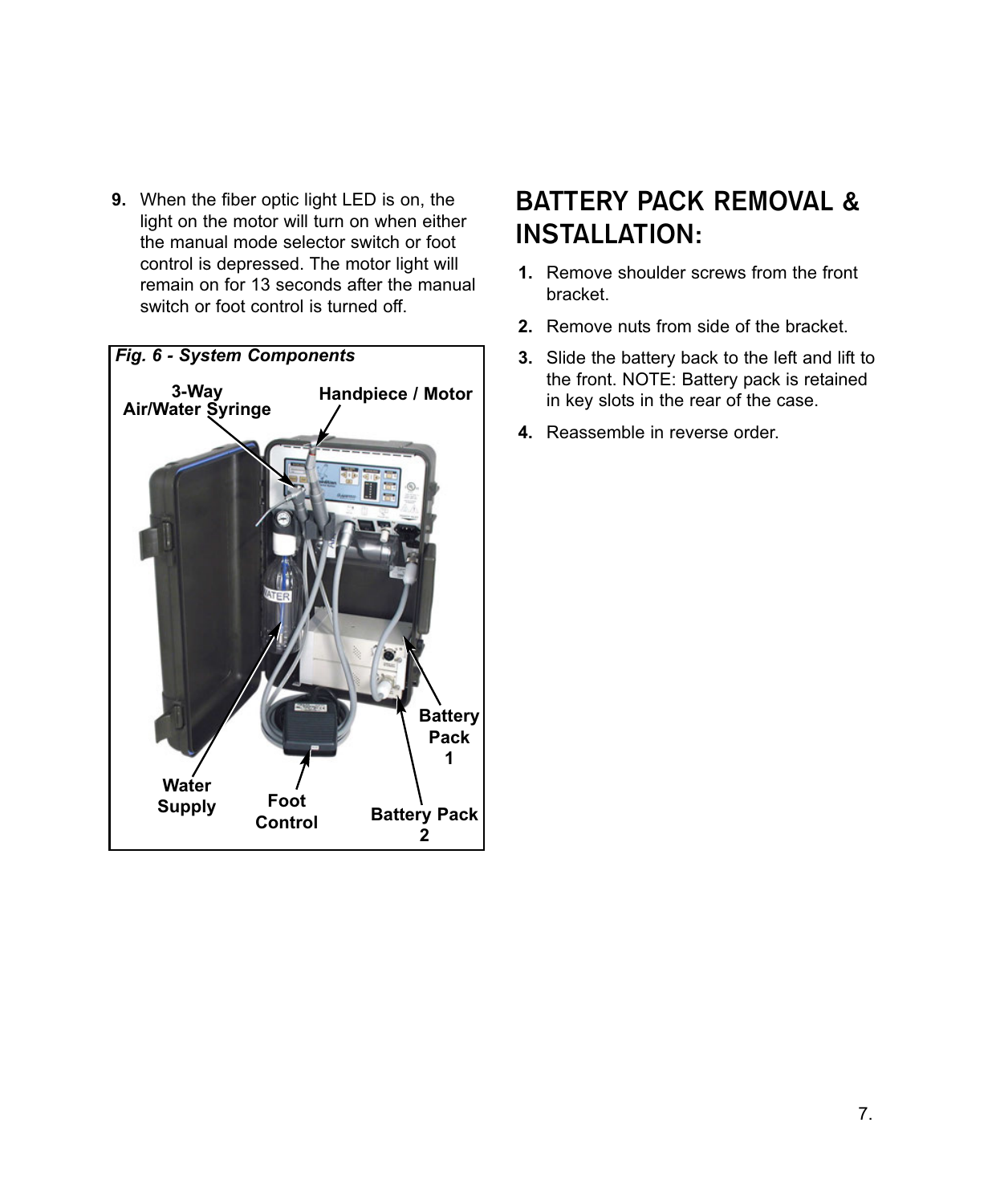## **STERILIZATION AND MAINTENANCE:**

- **1. CHASSIS** The exterior of the chassis may be cleaned by wiping with a soft cloth moistened with mild detergent or disinfecting solution.
- **2. HANDPIECES** Thorough cleaning and lubrication of handpieces after each use and before sterilization is very important to ensure proper operation and service life of the handpiece. Follow the instructions provided with the handpiece for complete maintenance and sterilization procedures.
- **3. MOTORS** The AE-200-30 motor is fully autoclavable. Detach the motor from motor cord by unscrewing the metal motor to cable connector by turning counterclockwise (see photo below). Steam autoclave the motor at 132° C (275° F) for ten minutes. Wipe down the motor cable with disinfecting solution. We recommend also sleeving the cable between each patient.

WHEN THE MOTOR CORD MUST BE AUTOCLAVED, AUTOCLAVE CORD AND MOTOR JOINED - DO NOT SEPARATE THE CORD FROM MOTOR. Note: Extensive autoclaving will shorten the life of the motor cord.



## WARNING

Failure to comply with any of the following instructions may void your warranty

- Do not attempt to disassemble the motor.
- Do not oil or lubricate the motor.
- Do not attach a handpiece to the motor while the motor is running.
- Do not bend motor cord sharply.
- Do not submerge in any solutions.
- Do not use ultrasonic cleaners.



**motor from motor cord by unscrewing the metal motor-to-cord connector counter-clockwise.**



**Tool Guide Hole**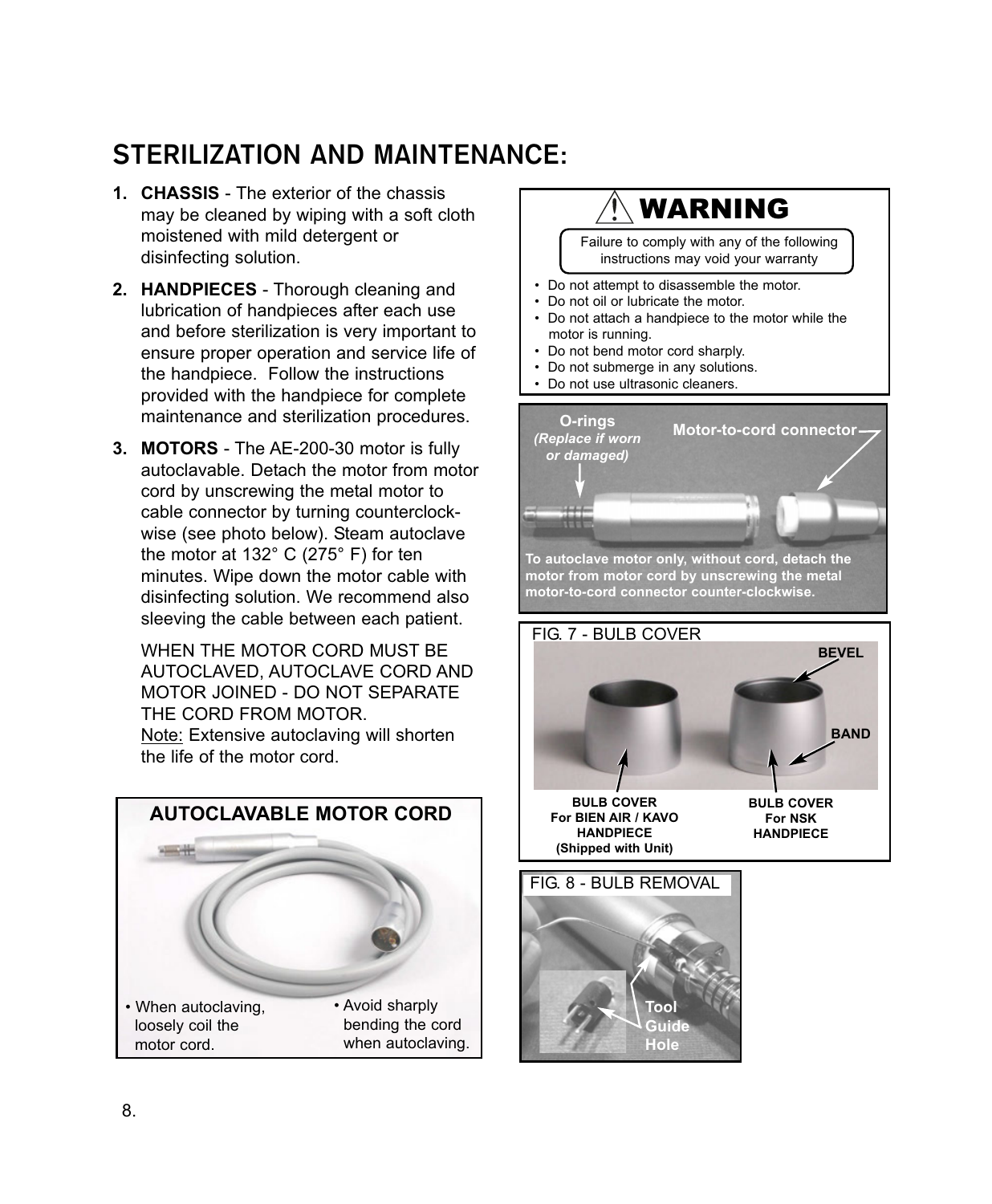- **4. MOTOR BULB** The motor light bulb may become dirty in the autoclave and require cleaning or replacement. NOTE: Do Not Handle Bulb With Bare Fingers. To remove bulb, unscrew bulb cover from end of motor housing (Fig. 7). **Note:** Unit comes with Bien Air / KaVo bulb cover installed. Insert dental pick or other small pointed instrument into guide hole at base of bulb (Fig. 8). Slide bulb forward until disconnected from socket in motor housing. Wipe bulb with clean soft cloth. Reinstall bulb with guide hole facing outward. Carefully guide the bulb's contact pins back into their respective socket holes.
- **5. MOTOR O-RINGS** Replace motor O-rings when worn or damaged (see photo below). Gently peel old O-ring out of groove and replace with new ring (PN 520069). Occasionally apply rubber compatible lubricant to O-rings to maintain flexibility.
- **6. WATER LINES** Disinfect the water lines weekly. Prepare a 1:10 bleach solution (1 part household bleach to 10 parts water). Remove water reservoir and discard residual water. Replace empty water supply tank and air purge all waterlines. Fill water supply tank with bleach solution. Run bleach solution through all lines. Allow bleach solution to stand in lines for 10 minutes. Remove water supply tank and discard bleach. Flush water supply tank and all lines thoroughly with clean water. Air purge and leave lines dry until next clinical use.

**7. SYRINGE TIPS -** The Three-Way Air/Water Syringe features quick-change autoclavable tips: To remove a tip, press on the locking collar surrounding the tip socket and pull the used tip straight out of the socket (see Fig. 8). To insert a new tip, press locking collar and push tip into socket as far as it will go. Release collar and gently tug on tip before using to ensure that tip is securely locked into socket.

#### **Syringe Tip Sterilization:**

- **1)** Remove contaminated syringe tip.
- **2)** Remove all visible signs of contamination before autoclaving.
- **3)** Autoclave tip at 132° C (270° F) for ten minutes.
- **4)** Sterilize between each patient use.

**NOTE**: Since only the tips can be autoclaved, it is recommended that the Air/Water Syringe be bagged with a disposable, single-use plastic sleeve between each patient use.

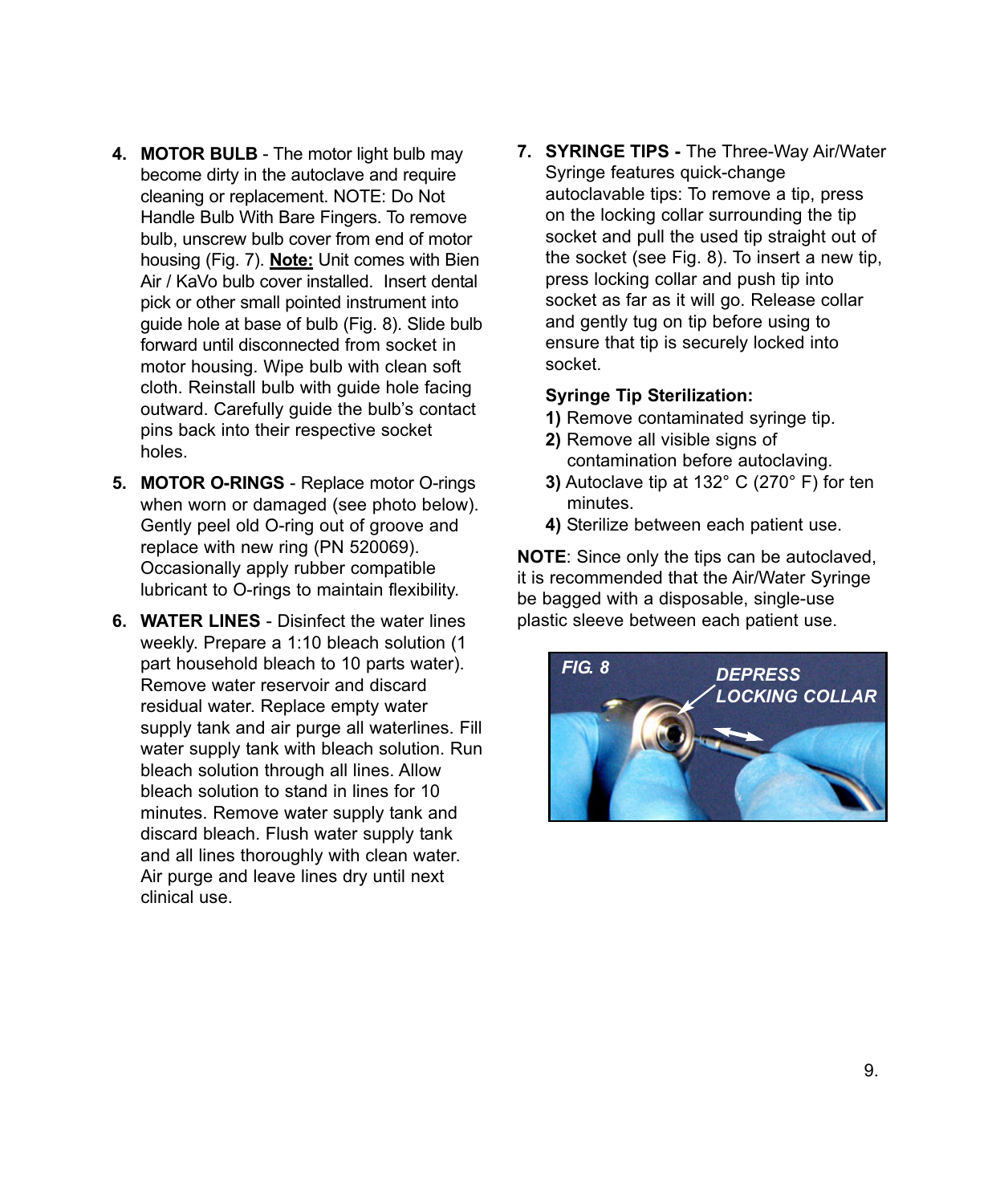## **CHARGING THE BATTERY PACKS**

- **1.** The primary method for charging the battery packs is through the built-in charger in the chassis.
- **2. Charging the Pack from an AC Source or Vehicle Battery** – Attach the appropriate cable for the AC source, or vehicle power, to the chassis. Attach the battery pack cable assembly to the chassis and desired battery pack (we recommend connecting the cable to the chassis first and then to the battery pack, and disconnecting in this reverse order to avoid the possibility of shorting the pins).

#### **NOTE:**

**The battery fault light will illuminate if battery is not connected or if a battery fault has been detected. The battery fault will reset when a new battery is connected.**

**3. Charging from AC Source** – The system does not automatically charge with the power cord plugged in. To charge the pack, turn on the power switch (the unit will light up and charge the system with air if the pump switch is on). The battery switch and charge button must also be turned on (indicated when the LED lights up). The system is designed to charge while the instrument is in use. The system will automatically stop charging when the pack is charged (the LED at the charge button will go out). **See IMPORTANT Note on this Page.**

**4. Charging From Vehicle Battery** - The system is designed to charge from a vehicle battery, provided the vehicle battery has 11V and sufficient amperage. If battery is detected and the measured voltage is less than 23 VDC, the system will automatically charge (the charge button LED will come on). To manually start a system charge from a vehicle battery, depress the charge button and the LED will come on. If the LED button fails to turn on, the vehicle battery will not charge the pack. The system will automatically stop charging when the pack is charged (the charge LED will go out). **See IMPORTANT Note on this Page.**

**NOTE:** When operating the system from a vehicle battery, only the battery switch on the chassis needs to be turned on. It is not necessary to turn on the chassis power switch.

**NOTE:** When not powering the system from a battery pack or charging a battery pack, it is recommended that the operator disconnect the battery pack cable assembly from the pack.

**IMPORTANT:** The Battery Packs include a built-in thermal cutoff to protect the Packs from overheating when charging. If the battery charger shuts Off before a Pack is fully charged, allow 15 minutes for the Pack to cool down, prior to recharging. When charging both Packs, allow 30 minutes of instrument cooling time between Packs.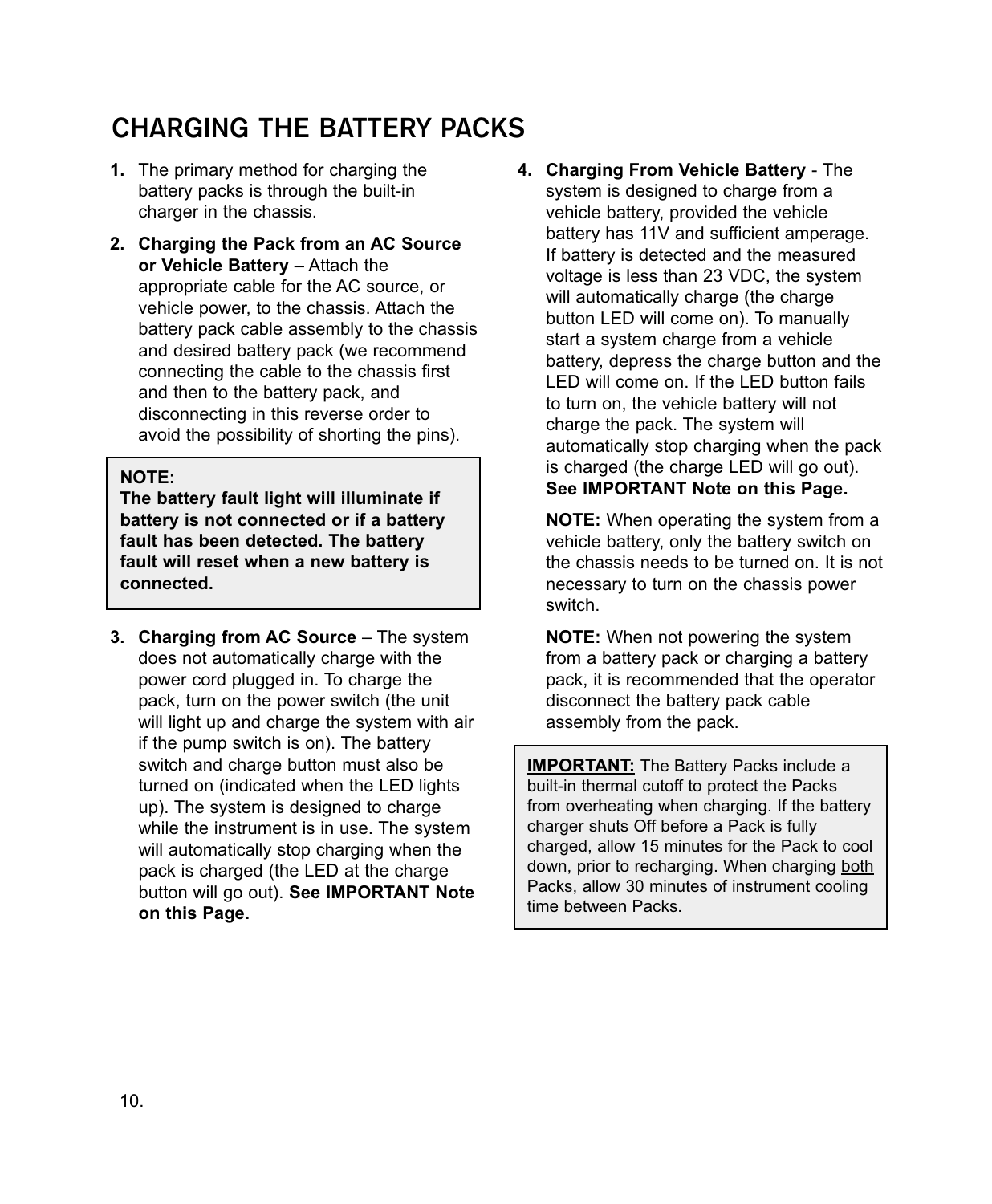### **RE-PACKING UNIT:**

- **1**. Remove all accessories from the unit.
- **2.** Remove water bottle and attach cap provided with unit when transporting with water.
- **3.** Position syringe so that it stands vertically to the left of the water cap. Lay tube in vicinity of the air bottle.
- **4.** Place handpieces in container and place next to battery case.
- **5**. Place power cable between handpieces and air bottle.
- **6.** Place water bottle on top of handpieces, to right side of battery case as shown.
- **7.** Place vehicle battery cable and battery pack cable in small pouch. Place pouch on top of console as shown.
- **8.** Place power cord, syringe tips, and motor in large pouch. Place on top of battery case as shown.



## **CHANGING THE FUSE:**

## WARNING

Turn the power off and unplug the unit before following the steps below.

**1.** Remove the Fuse Holder from the Power Inlet connector.



**2.** Changing the fuse: Replace the fuse in the Fuse holder.

#### **Replacement Fuses:**

120V: 1.25A, 250V slo-blo fuse 230V: 0.6A, 250V slo-blo fuse (Fuse size: 5 x 20mm)

**3.** Reinstall the Fuse Holder.

#### **NOTE:**

**The AEU-14CF is manufactured with 250V (1.25A rated) fuses installed, if operating with a 230V power source, change to the 0.6A rated fuses before operation.**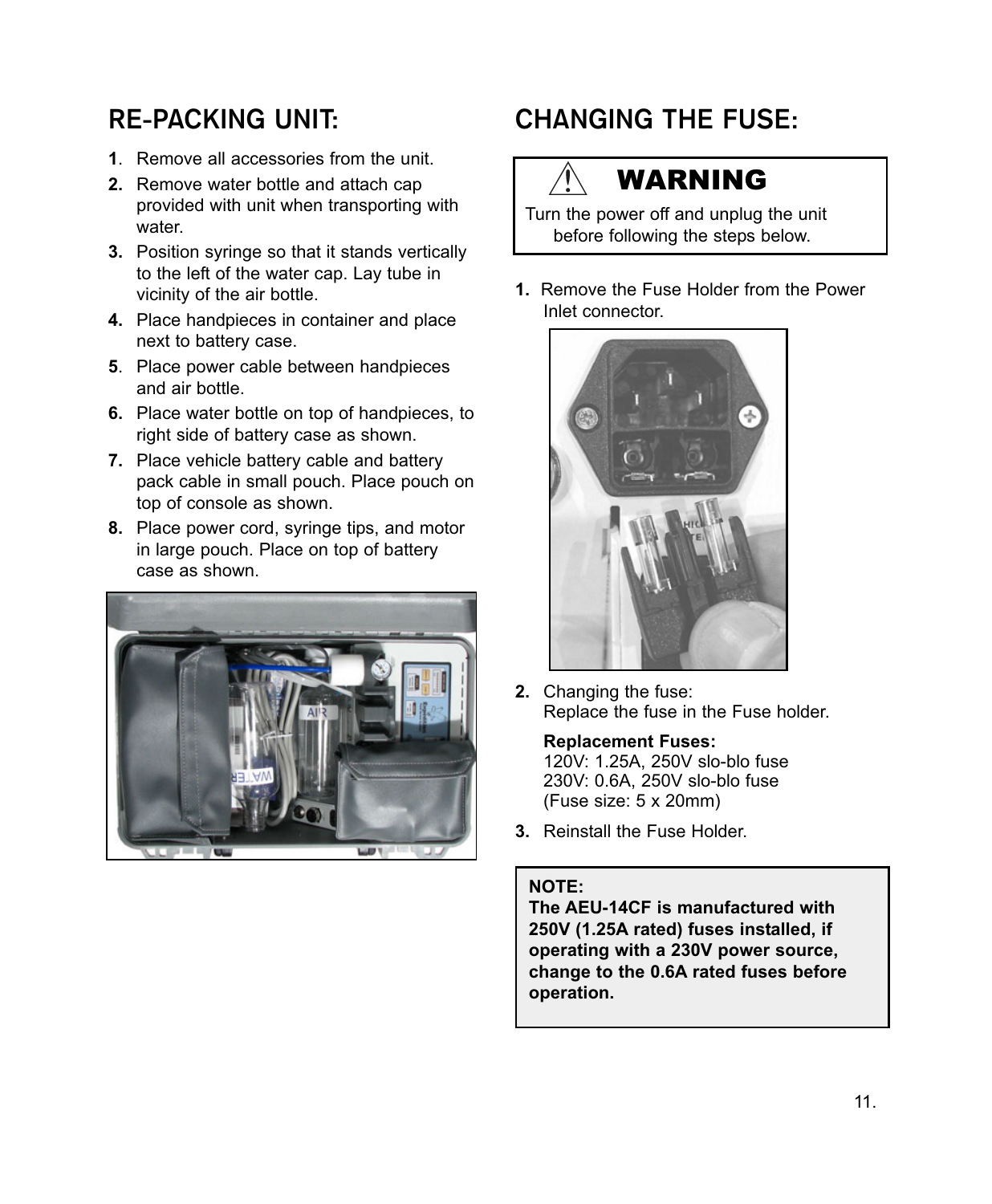## **SAFETY PRECAUTIONS:**

Aseptico accepts no liability for direct or consequential injury or damage resulting from improper use, arising in particular through the non-observance of the operating instructions, or improper preparation and maintenance.

| <b>WARNING:</b> | Sterilize before first and all uses. Clean, disinfect, and sterilize new or repaired<br>handpieces and instruments before first use. Only use sterilized handpieces and<br>instruments during treatment. Non-sterile handpieces and instruments may<br>cause bacterial or viral infections. Always sterilize handpieces and instruments<br>after operation. |
|-----------------|-------------------------------------------------------------------------------------------------------------------------------------------------------------------------------------------------------------------------------------------------------------------------------------------------------------------------------------------------------------|
| <b>CAUTION:</b> | Always examine unit components for damage before commencing treatment.<br>Damaged components must not be used and must be replaced.                                                                                                                                                                                                                         |
| <b>WARNING:</b> | When operating with power from vehicle battery:<br>1. Patient must be six feet minimum from vehicle chassis.<br>2. All other devices on the system should be unpowered or<br>disconnected from battery to prevent electronic interference.                                                                                                                  |
| <b>WARNING:</b> | Use for intended purposes only. Failure to observe the operating instructions<br>may result in the patient or user suffering serious injury or the the product being<br>damaged, possibly beyond repair. Before using this product, make sure that you<br>have studied and understood the operating instructions.                                           |

- **WARNING:** For use by qualified and trained personnel only.
- **WARNING:** Do not install where there is a risk of an explosion. The AEU-14CF is not intended for operation in the presence of flammable anesthetics or gases.

## **SYMBOL DEFINITIONS:**

| Type B Equipment                             |      | Alternating current                   |
|----------------------------------------------|------|---------------------------------------|
| Attention, consult<br>accompanying documents | 言    | Protective earth (ground)             |
| Dangerous Voltage                            | IPX1 | <b>Protect Against Dripping Water</b> |
| Do Not Throw Into Trash                      |      |                                       |

**Contract Contract**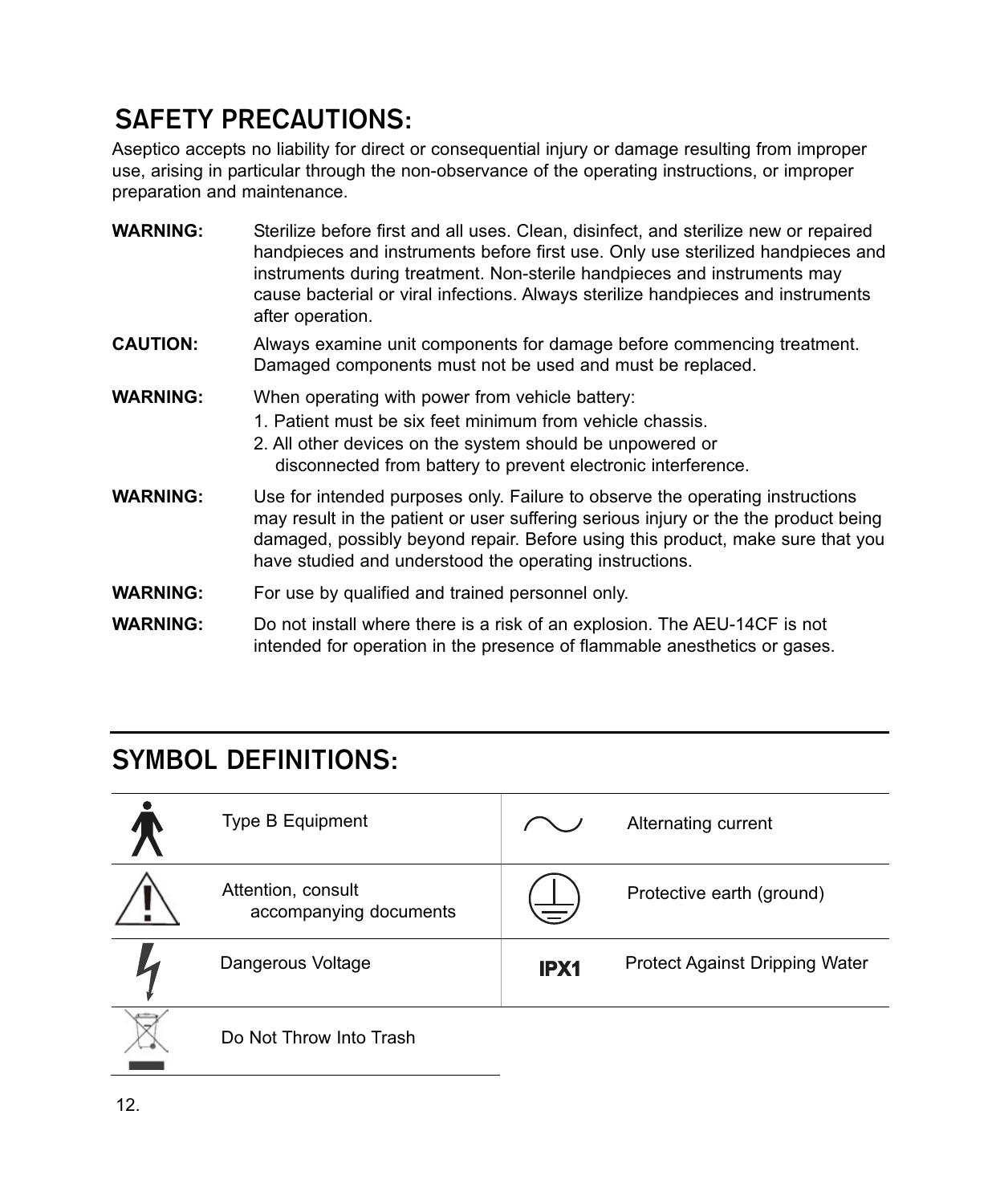## **TROUBLESHOOTING:**

| Problem:                                                       | Correction:                                                                                                                                                                                                                               |
|----------------------------------------------------------------|-------------------------------------------------------------------------------------------------------------------------------------------------------------------------------------------------------------------------------------------|
| Chassis does not light when turned on:                         | Check chassis to power connection.<br>Check that voltage is proper voltage.<br>Check fuse. If blown, replace with 1.25A/250V slo-blo fuse for<br>120V operation, & 0.6A/250V slo-blo fuse for 230V operation.                             |
| Chassis lights when turned on, but<br>handpiece does not turn: | Check motor plug connection.<br>Check foot switch connection.<br>Depress foot switch.<br>Increase RPM.<br>Check that an instrument is properly seated in the handpiece<br>and the collet is closed.                                       |
| Chassis does not light when 12V/24V<br>power is applied:       | Check 12A fuse inside chassis (blue fuse wired to the<br>vehicle battery connector). Refer to Service Manual.                                                                                                                             |
| Chassis does not light when battery<br>pack is applied:        | Check connections at the battery pack, chassis, and cable.<br>Check voltage of the battery pack<br>Check the 5A fuse inside the chassis (amber fuse wired to<br>the battery pack connector). Refer to Service Manual                      |
| Motor slowing down or sluggish:                                | Dirty, under-lubricated handpiece.<br>Handpiece lubricant is running into motor.<br>After lubricating, set handpiece with head down to let excess<br>lubricant drain out.                                                                 |
| Pressure fails to stabilize:                                   | Check that air and water bottles are tight. Check line and<br>fittings for air leaks.                                                                                                                                                     |
| Pressure fails to turn off at<br>approximately 20 PSI:         | Check for broken cable to pressure switch.<br>Check pressure settings.                                                                                                                                                                    |
| Unit fails to build pressure:                                  | Check that bottles are tight. Check wires for breaks to<br>solenoid switch.                                                                                                                                                               |
| Battery fault light on:                                        | Battery not connected, or charging error observed. Allow<br>battery pack to cool below 35°C for 30 minutes before<br>attempting charge. If battery fault light is on for two<br>consecutive charging attempts, replace battery pack.      |
| Unit fault light on:                                           | Unit operational error observed. Remove all power from unit<br>for 30 minutes before attempting to use the system again. If<br>unit fault light is on during two consecutive attempts to<br>operate the system, return system for repair. |
| AC / DC Source lights flash On/Off:                            | Unit operational error. Return system for repair.                                                                                                                                                                                         |